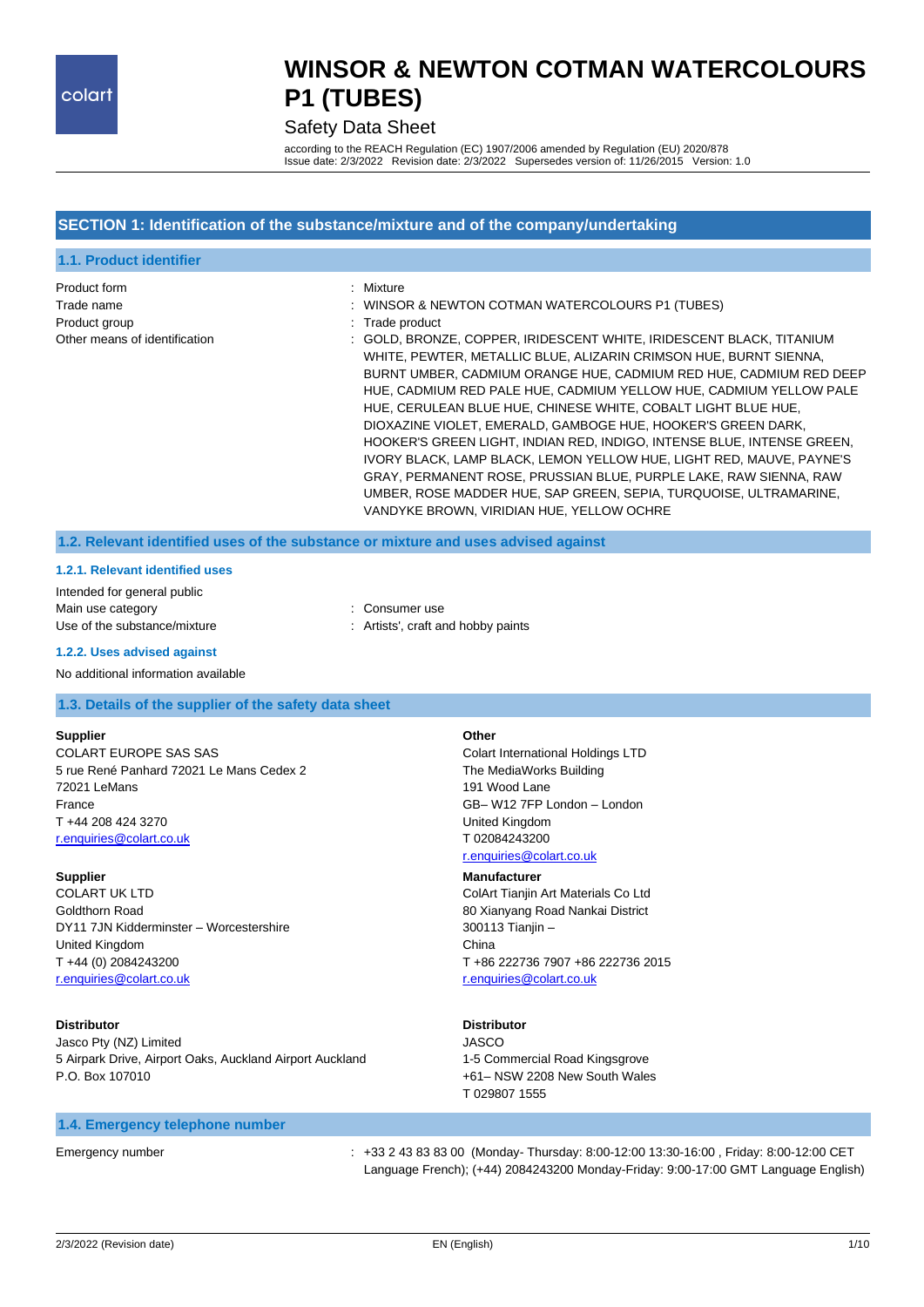### Safety Data Sheet

according to the REACH Regulation (EC) 1907/2006 amended by Regulation (EU) 2020/878

| <b>Country</b> | <b>Organisation/Company</b>                                                              | <b>Address</b>                       | <b>Emergency number</b>       | <b>Comment</b> |
|----------------|------------------------------------------------------------------------------------------|--------------------------------------|-------------------------------|----------------|
| Australia      | NSW Poisons Information Centre<br>The Children's Hospital at Westmead                    | Locked Bag 4001<br>NSW 2145 Westmead | 13 11 26                      |                |
| New Zealand    | New Zealand National Poison Centre<br>Dunedin School of Medicine, University of<br>Otago | <b>PO Box 56</b><br>Dunedin 9054     | 0800 764 766<br>(0800 POISON) |                |
| United Kingdom | National Poisons Information Service<br>(Birmingham Centre)<br><b>City Hospital</b>      | Dudley Road<br>B18 7QH Birmingham    | 0344 892 0111                 |                |

#### **SECTION 2: Hazards identification**

#### **2.1. Classification of the substance or mixture**

#### **Classification according to Regulation (EC) No. 1272/2008 [CLP]**

Not classified

#### **Adverse physicochemical, human health and environmental effects**

No additional information available

| 2.2. Label elements                                        |                                                                                                          |
|------------------------------------------------------------|----------------------------------------------------------------------------------------------------------|
| Labelling according to Regulation (EC) No. 1272/2008 [CLP] |                                                                                                          |
| EUH-statements                                             | $\pm$ EUH208 - Contains 2-methyl-1,2-benzothiazol-3(2H)-one (MBIT). May produce an allergic<br>reaction. |
| Extra phrases                                              |                                                                                                          |
| Child-resistant fastening                                  | Not applicable                                                                                           |

### Tactile warning : Not applicable

These label elements only apply to products sold in the EU and UK.

#### **2.3. Other hazards**

The mixture does not contain substance(s) included in the list established in accordance with Article 59(1) of REACH for having endocrine disrupting properties, or is not identified as having endocrine disrupting properties in accordance with the criteria set out in Commission Delegated Regulation (EU) 2017/2100 or Commission Regulation (EU) 2018/605

| <b>Component</b>                                          |                                                                                                                                                                                                                                                                                                                                                                              |
|-----------------------------------------------------------|------------------------------------------------------------------------------------------------------------------------------------------------------------------------------------------------------------------------------------------------------------------------------------------------------------------------------------------------------------------------------|
| 2-methyl-1,2-benzothiazol-3(2H)-one (MBIT)(2527-66-<br>4) | The mixture does not contain substance(s) included in the list established in accordance<br>with Article 59(1) of REACH for having endocrine disrupting properties, or is not identified<br>as having endocrine disrupting properties in accordance with the criteria set out in<br>Commission Delegated Regulation (EU) 2017/2100 or Commission Regulation (EU)<br>2018/605 |

#### **SECTION 3: Composition/information on ingredients**

#### **3.1. Substances**

Not applicable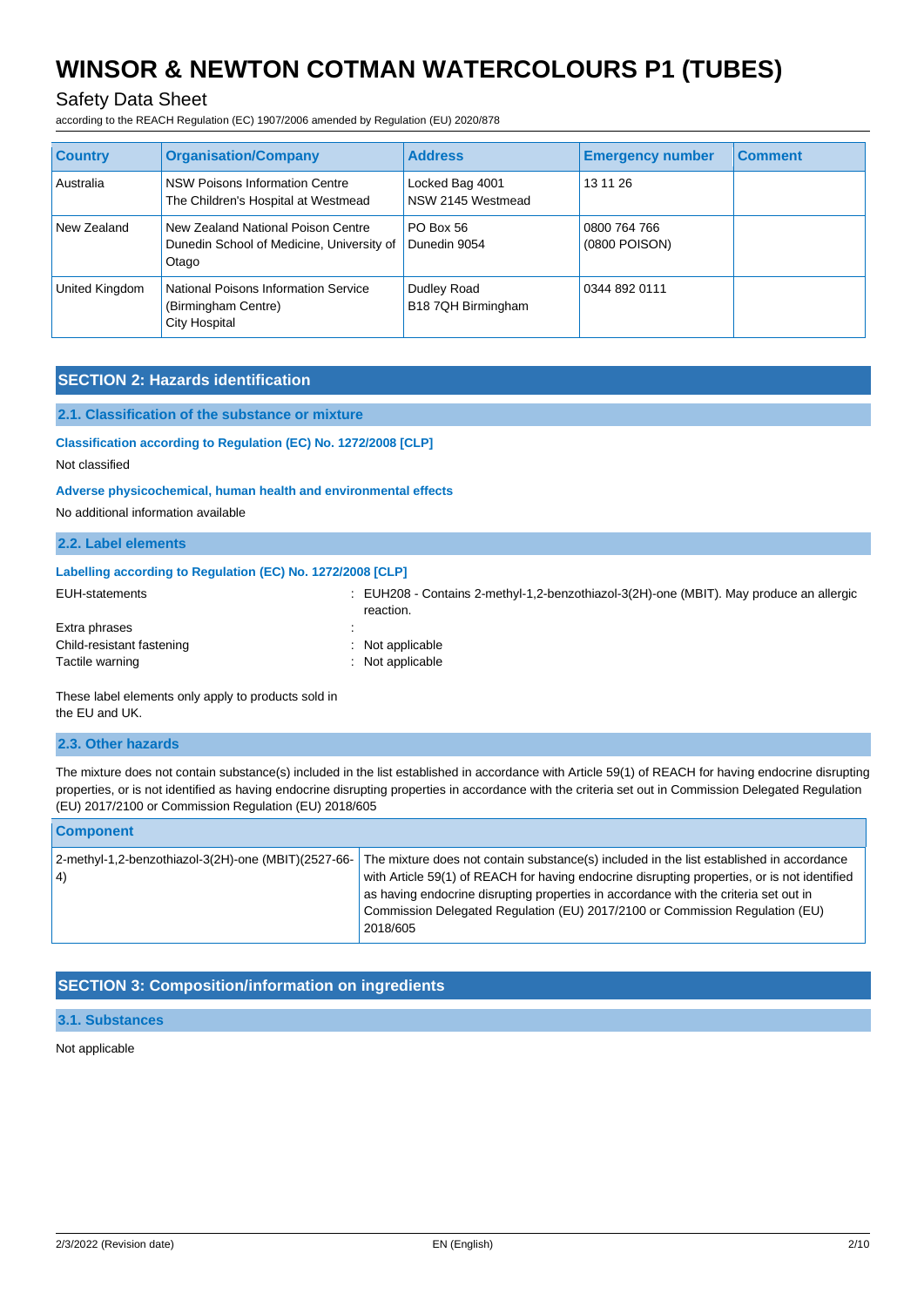### Safety Data Sheet

according to the REACH Regulation (EC) 1907/2006 amended by Regulation (EU) 2020/878

| 3.2. Mixtures                              |                           |               |                                                                                                                                                                                |
|--------------------------------------------|---------------------------|---------------|--------------------------------------------------------------------------------------------------------------------------------------------------------------------------------|
| <b>Name</b>                                | <b>Product identifier</b> | $\frac{9}{6}$ | <b>Classification according to</b><br>Regulation (EC) No. 1272/2008<br> [CLP]                                                                                                  |
| 2-methyl-1,2-benzothiazol-3(2H)-one (MBIT) | CAS-No.: 2527-66-4        | < 0.1         | Acute Tox. 3 (Oral), H301<br>Acute Tox. 4 (Dermal), H312<br>Skin Corr. 1C, H314<br>Eye Dam. 1, H318<br>Skin Sens. 1A, H317<br>Aquatic Acute 1, H400<br>Aquatic Chronic 2, H411 |

| <b>Specific concentration limits:</b>      |                           |                                                                                      |  |
|--------------------------------------------|---------------------------|--------------------------------------------------------------------------------------|--|
| <b>Name</b>                                | <b>Product identifier</b> | Specific concentration limits                                                        |  |
| 2-methyl-1,2-benzothiazol-3(2H)-one (MBIT) | CAS-No.: 2527-66-4        | $(0.00015 \leq C \leq 0.0015)$ EUH208<br>$(0.0015 \leq C$ < 100) Skin Sens. 1A, H317 |  |

Full text of H- and EUH-statements: see section 16

## **SECTION 4: First aid measures**

| 4.1. Description of first aid measures                           |                                                                                                                                      |
|------------------------------------------------------------------|--------------------------------------------------------------------------------------------------------------------------------------|
| First-aid measures general                                       | : Never give anything by mouth to an unconscious person. If you feel unwell, seek medical<br>advice (show the label where possible). |
| First-aid measures after inhalation                              | : Allow affected person to breathe fresh air. Allow the victim to rest.                                                              |
| First-aid measures after skin contact                            | : Remove affected clothing and wash all exposed skin area with mild soap and water,<br>followed by warm water rinse.                 |
| First-aid measures after eye contact                             | Rinse immediately with plenty of water. Obtain medical attention if pain, blinking or redness<br>persists.                           |
| First-aid measures after ingestion                               | : Rinse mouth out with water. In all cases of doubt, or when symptoms persist, seek medical<br>attention.                            |
| 4.2. Most important symptoms and effects, both acute and delayed |                                                                                                                                      |
|                                                                  |                                                                                                                                      |

Symptoms/effects : Not expected to present a significant hazard under anticipated conditions of normal use.

**4.3. Indication of any immediate medical attention and special treatment needed**

Treat symptomatically.

| <b>SECTION 5: Firefighting measures</b>                        |                                                                                                                                                                          |
|----------------------------------------------------------------|--------------------------------------------------------------------------------------------------------------------------------------------------------------------------|
| 5.1. Extinguishing media                                       |                                                                                                                                                                          |
| Suitable extinguishing media<br>Unsuitable extinguishing media | : Foam. Dry powder. Carbon dioxide. Sand.<br>: Do not use a heavy water stream.                                                                                          |
| 5.2. Special hazards arising from the substance or mixture     |                                                                                                                                                                          |
| Fire hazard                                                    | $:$ No fire hazard.                                                                                                                                                      |
| 5.3. Advice for firefighters                                   |                                                                                                                                                                          |
| Firefighting instructions                                      | : Use water spray or fog for cooling exposed containers. Exercise caution when fighting any<br>chemical fire. Prevent fire fighting water from entering the environment. |
| Protection during firefighting                                 | : Do not enter fire area without proper protective equipment, including respiratory protection.                                                                          |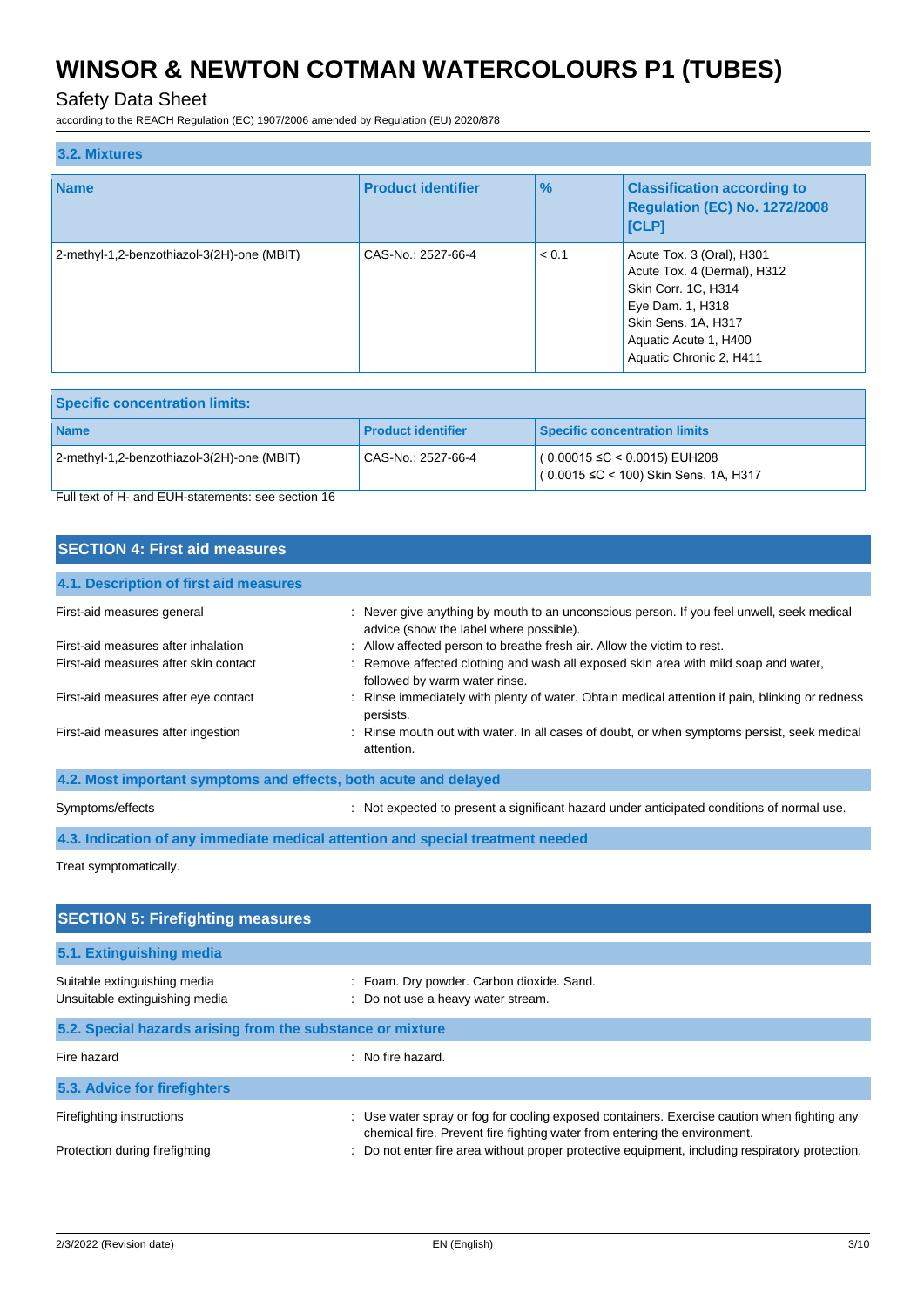### Safety Data Sheet

according to the REACH Regulation (EC) 1907/2006 amended by Regulation (EU) 2020/878

| <b>SECTION 6: Accidental release measures</b>                                                           |                                                                          |  |  |
|---------------------------------------------------------------------------------------------------------|--------------------------------------------------------------------------|--|--|
|                                                                                                         | 6.1. Personal precautions, protective equipment and emergency procedures |  |  |
| 6.1.1. For non-emergency personnel                                                                      |                                                                          |  |  |
| Emergency procedures                                                                                    | : Evacuate unnecessary personnel.                                        |  |  |
| 6.1.2. For emergency responders                                                                         |                                                                          |  |  |
| Protective equipment<br>Emergency procedures                                                            | : Equip cleanup crew with proper protection.<br>: Ventilate area.        |  |  |
|                                                                                                         |                                                                          |  |  |
| <b>6.2. Environmental precautions</b>                                                                   |                                                                          |  |  |
| Prevent entry to sewers and public waters. Notify authorities if liquid enters sewers or public waters. |                                                                          |  |  |

| 6.3. Methods and material for containment and cleaning up |                                                                                                                                                   |
|-----------------------------------------------------------|---------------------------------------------------------------------------------------------------------------------------------------------------|
| Methods for cleaning up                                   | : Soak up spills with inert solids, such as clay or diatomaceous earth as soon as possible.<br>Collect spillage. Store away from other materials. |

**6.4. Reference to other sections**

See Section 8. Exposure controls and personal protection.

| <b>SECTION 7: Handling and storage</b>                            |                                                                                                                                                                                                        |
|-------------------------------------------------------------------|--------------------------------------------------------------------------------------------------------------------------------------------------------------------------------------------------------|
| 7.1. Precautions for safe handling                                |                                                                                                                                                                                                        |
| Precautions for safe handling                                     | : Wash hands and other exposed areas with mild soap and water before eating, drinking or<br>smoking and when leaving work. Provide good ventilation in process area to prevent<br>formation of vapour. |
| 7.2. Conditions for safe storage, including any incompatibilities |                                                                                                                                                                                                        |
| Storage conditions                                                | : Keep only in the original container in a cool, well ventilated place away from : Direct<br>sunlight, Heat sources. Keep container closed when not in use.                                            |
| Incompatible products                                             | : Strong bases. Strong acids.                                                                                                                                                                          |
| Incompatible materials                                            | : Sources of ignition. Direct sunlight.                                                                                                                                                                |
| 7.3. Specific end use(s)                                          |                                                                                                                                                                                                        |

Refer to section 1.2.1.

#### **SECTION 8: Exposure controls/personal protection**

#### **8.1. Control parameters**

**8.1.1 National occupational exposure and biological limit values**

No additional information available

#### **8.1.2. Recommended monitoring procedures**

No additional information available

### **8.1.3. Air contaminants formed**

No additional information available

### **8.1.4. DNEL and PNEC**

Additional information **interest in the set of the set of the set of the material**  $\cdot$  No exposure limits exist for this material

#### **8.1.5. Control banding**

No additional information available

2/3/2022 (Revision date) EN (English) 4/10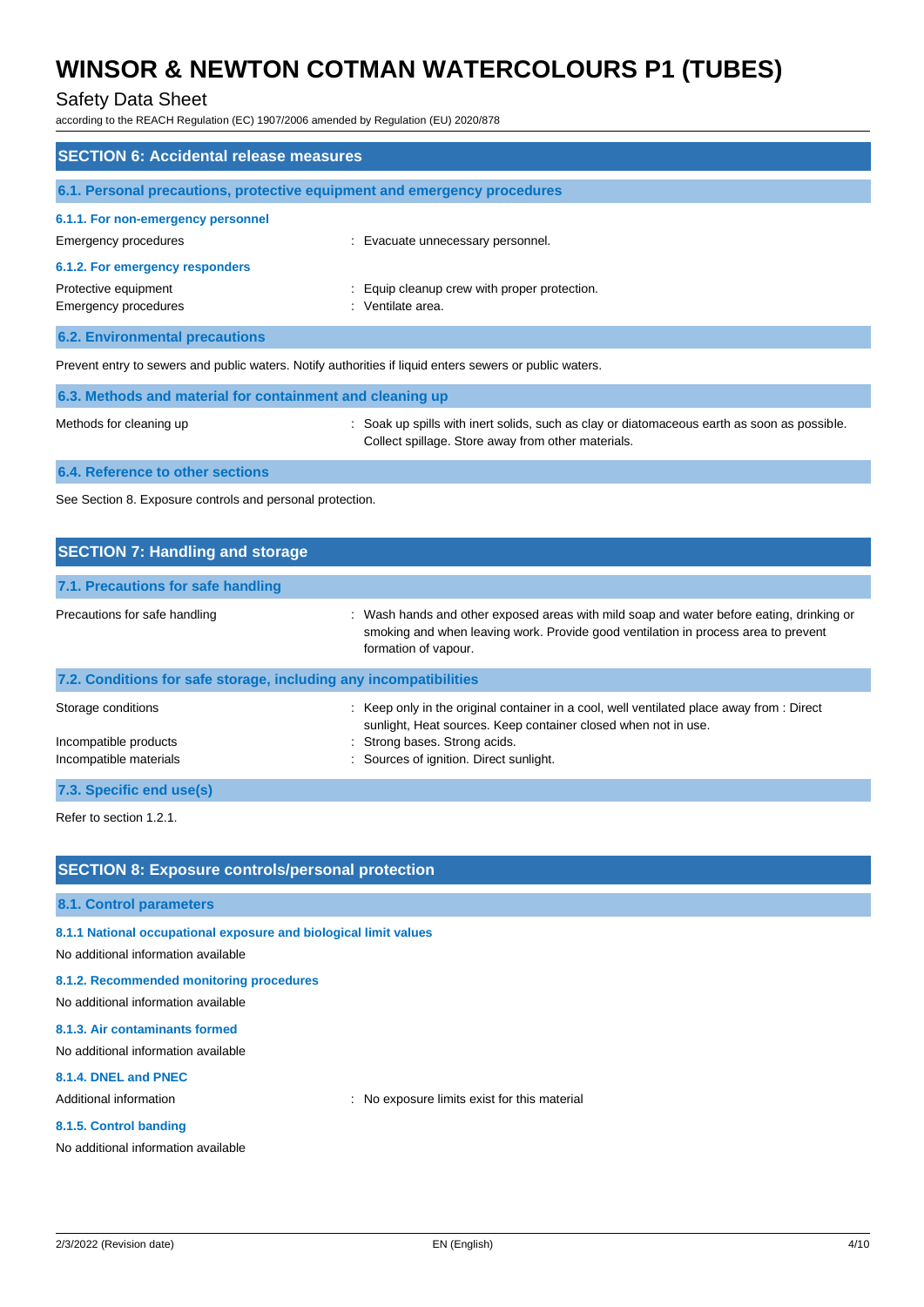#### Safety Data Sheet

according to the REACH Regulation (EC) 1907/2006 amended by Regulation (EU) 2020/878

#### **8.2. Exposure controls**

#### **8.2.1. Appropriate engineering controls**

#### No additional information available

**8.2.2. Personal protection equipment**

#### **8.2.2.1. Eye and face protection**

#### **Eye protection:**

Avoid contact with eyes

#### **8.2.2.2. Skin protection**

**Hand protection:** Avoid contact with skin

**8.2.2.3. Respiratory protection**

#### **Respiratory protection:**

No respiratory protection needed under normal use conditions

#### **8.2.2.4. Thermal hazards**

No additional information available

#### **8.2.3. Environmental exposure controls**

#### **Other information:**

Do not eat, drink or smoke during use. Ensure there is adequate ventilation.

#### **SECTION 9: Physical and chemical properties**

#### **9.1. Information on basic physical and chemical properties**

| Physical state                                  | Solid                         |
|-------------------------------------------------|-------------------------------|
| Colour                                          | Various Colours.              |
| Odour                                           | characteristic.               |
| Odour threshold                                 | Not available                 |
| Melting point                                   | Not available                 |
| Freezing point                                  | Not available                 |
|                                                 | Not available                 |
| Boiling point                                   | Non flammable.                |
| Flammability                                    |                               |
| <b>Explosive limits</b>                         | Not applicable                |
| Lower explosive limit (LEL)                     | Not applicable                |
| Upper explosive limit (UEL)                     | Not applicable                |
| Flash point                                     | Not applicable                |
| Auto-ignition temperature                       | Not applicable                |
| Decomposition temperature                       | Not available                 |
| pH                                              | $6 - 8$ Concentrated solution |
| pH solution                                     | Not available                 |
| Viscosity, kinematic                            | Not applicable                |
| Solubility                                      | Not available                 |
| Partition coefficient n-octanol/water (Log Kow) | Not available                 |
| Vapour pressure                                 | Not available                 |
| Vapour pressure at 50 °C                        | Not available                 |
| Density                                         | : Not available               |
| Relative density                                | : $1.5 - 2.5 \& 20^{\circ}$ C |
| Relative vapour density at 20 °C                | Not applicable                |
| Particle size                                   | Not available                 |
| Particle size distribution                      | Not available                 |
| Particle shape                                  | Not available                 |
| Particle aspect ratio                           | Not available                 |
| Particle aggregation state                      | Not available                 |
| Particle agglomeration state                    | Not available                 |
| Particle specific surface area                  | Not available                 |
| Particle dustiness                              | Not available                 |
|                                                 |                               |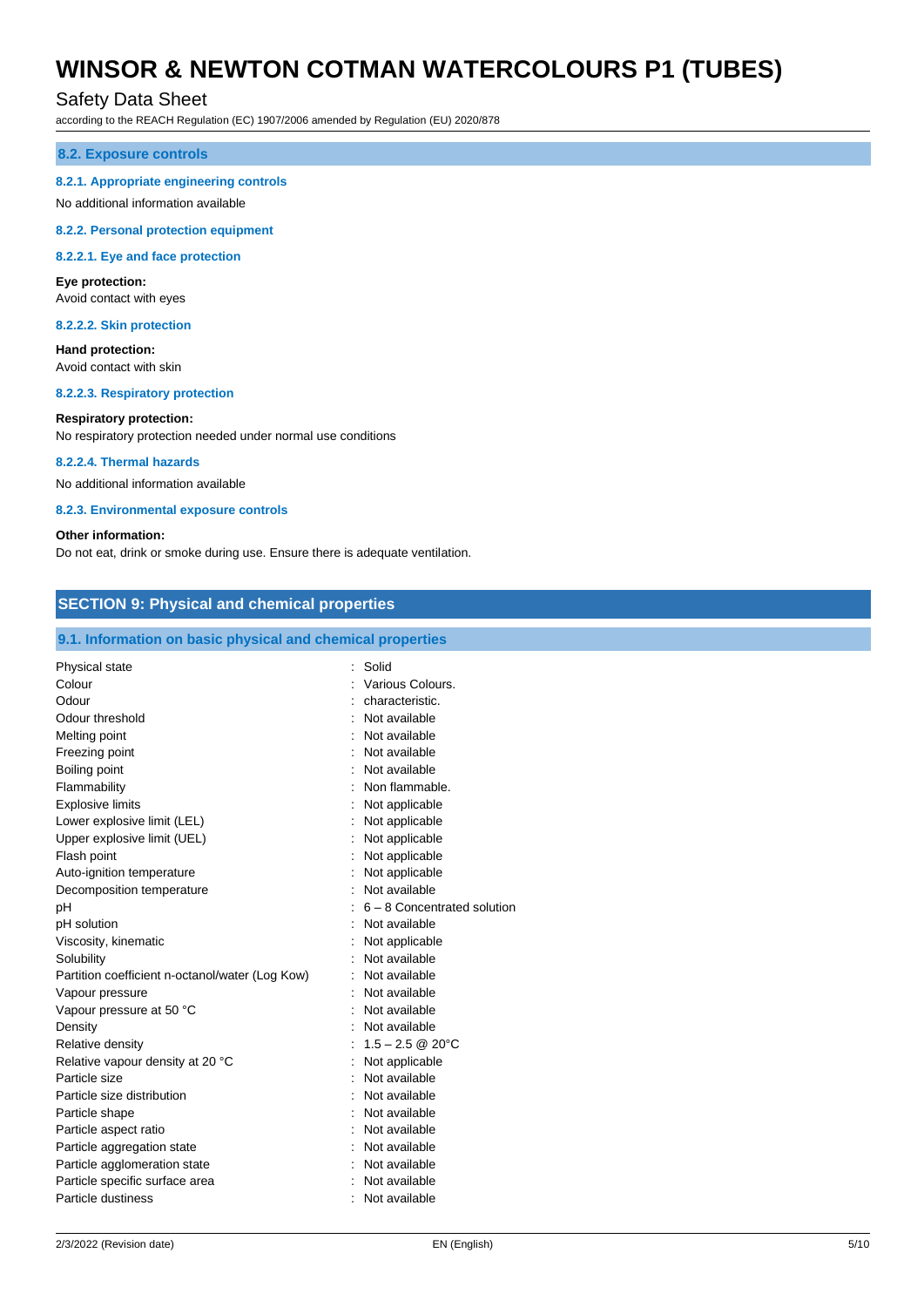### Safety Data Sheet

according to the REACH Regulation (EC) 1907/2006 amended by Regulation (EU) 2020/878

#### **9.2. Other information**

**9.2.1. Information with regard to physical hazard classes**

No additional information available

#### **9.2.2. Other safety characteristics**

No additional information available

#### **SECTION 10: Stability and reactivity**

#### **10.1. Reactivity**

The product is non-reactive under normal conditions of use, storage and transport.

**10.2. Chemical stability**

Stable at ambient temperature and under normal conditions of use.

**10.3. Possibility of hazardous reactions**

None under normal use.

**10.4. Conditions to avoid**

Direct sunlight. Extremely high or low temperatures.

**10.5. Incompatible materials**

Strong acids. Strong bases.

**10.6. Hazardous decomposition products**

Carbon monoxide. Carbon dioxide.

### **SECTION 11: Toxicological information 11.1. Information on hazard classes as defined in Regulation (EC) No 1272/2008** Acute toxicity (oral) **interest and the Contract Contract Contract Contract Contract Contract Contract Contract Contract Contract Contract Contract Contract Contract Contract Contract Contract Contract Contract Contract Co** Acute toxicity (dermal) **Example 2** Contract 2 Contract 2 Contract 2 Contract 2 Contract 2 Contract 2 Contract 2 Contract 2 Contract 2 Contract 2 Contract 2 Contract 2 Contract 2 Contract 2 Contract 2 Contract 2 Contract 2 Acute toxicity (inhalation)  $\qquad \qquad$ : Not classified Skin corrosion/irritation : Not classified pH: 6 – 8 Concentrated solution Additional information **interest of the classification criteria** are not met

Serious eye damage/irritation : Not classified pH: 6 – 8 Concentrated solution Additional information example of the state of the state on available data, the classification criteria are not met Respiratory or skin sensitisation : Not classified Additional information **interval in the classification** : Based on available data, the classification criteria are not met Germ cell mutagenicity **Second Contract Contract Contract Contract Contract Contract Contract Contract Contract Contract Contract Contract Contract Contract Contract Contract Contract Contract Contract Contract Contract Co** Additional information : Based on available data, the classification criteria are not met Carcinogenicity **Carcinogenicity 1999 Carcinogenicity Carcinogenicity Carcinogenicity Carcinogenicity Carcinogenicity Carcinogenicity Carcinogenicity Carcinogenicity Carcinogenicity Carcinogenicity** Additional information : Based on available data, the classification criteria are not met Reproductive toxicity **in the contract of the CRS** contract in the Reproductive toxicity Additional information **interest on a set on available data**, the classification criteria are not met STOT-single exposure in the state of the state of the STOT-single exposure in the state of the state of the state of the state of the state of the state of the state of the state of the state of the state of the state of t Additional information : Based on available data, the classification criteria are not met STOT-repeated exposure : Not classified Additional information : Based on available data, the classification criteria are not met Aspiration hazard **in the set of the set of the set of the set of the set of the set of the set of the set of the set of the set of the set of the set of the set of the set of the set of the set of the set of the set of th** Additional information example of the state of the state on available data, the classification criteria are not met

2/3/2022 (Revision date) EN (English) 6/10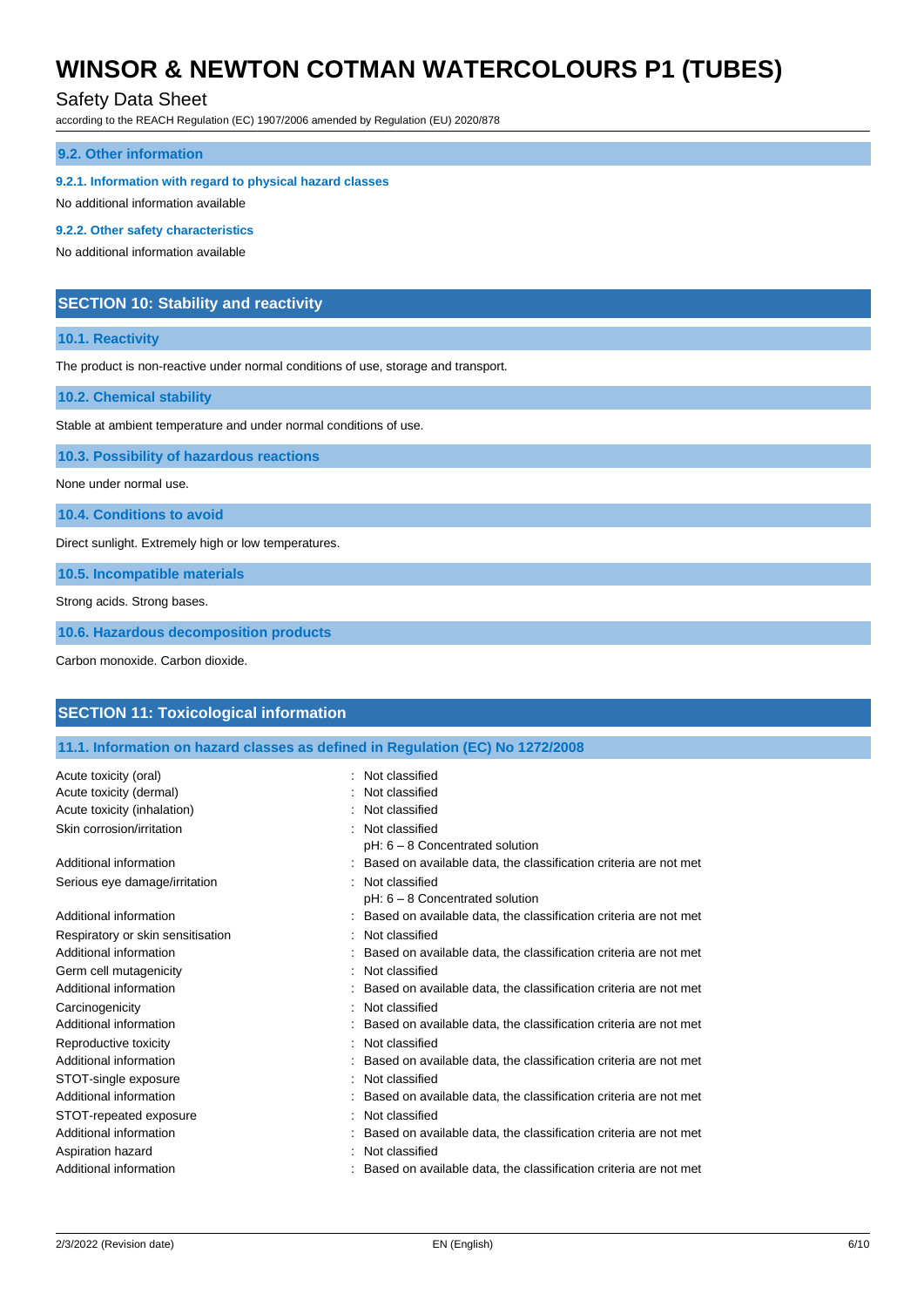## $\overline{D}$   $\overline{D}$

| Safety Data Sheet<br>according to the REACH Regulation (EC) 1907/2006 amended by Regulation (EU) 2020/878   |                                                                  |  |
|-------------------------------------------------------------------------------------------------------------|------------------------------------------------------------------|--|
| 11.2. Information on other hazards                                                                          |                                                                  |  |
| 11.2.1. Endocrine disrupting properties<br>No additional information available<br>11.2.2. Other information |                                                                  |  |
| Potential adverse human health effects and<br>symptoms                                                      | Based on available data, the classification criteria are not met |  |
| <b>SECTION 12: Ecological information</b>                                                                   |                                                                  |  |
| 12.1. Toxicity                                                                                              |                                                                  |  |
| Hazardous to the aquatic environment, short-term<br>(acute)                                                 | : Not classified                                                 |  |
| Hazardous to the aquatic environment, long-term<br>(chronic)                                                | : Not classified                                                 |  |
| 12.2. Persistence and degradability                                                                         |                                                                  |  |
| <b>WINSOR &amp; NEWTON COTMAN WATERCOLOURS P1 (TUBES)</b>                                                   |                                                                  |  |
| Persistence and degradability                                                                               | Not established.                                                 |  |
| 12.3. Bioaccumulative potential                                                                             |                                                                  |  |
| <b>WINSOR &amp; NEWTON COTMAN WATERCOLOURS P1 (TUBES)</b>                                                   |                                                                  |  |
| Bioaccumulative potential                                                                                   | Not established.                                                 |  |
| 12.4. Mobility in soil                                                                                      |                                                                  |  |
| No additional information available                                                                         |                                                                  |  |
| 12.5. Results of PBT and vPvB assessment                                                                    |                                                                  |  |
| No additional information available                                                                         |                                                                  |  |
| 12.6. Endocrine disrupting properties                                                                       |                                                                  |  |
| No additional information available                                                                         |                                                                  |  |
| 12.7. Other adverse effects                                                                                 |                                                                  |  |
| Additional information                                                                                      | : Avoid release to the environment.                              |  |

## **SECTION 13: Disposal considerations 13.1. Waste treatment methods**

Ecology - waste materials **Ecology** - waste materials **interval** and  $\cdot$  Avoid release to the environment.

Product/Packaging disposal recommendations : Dispose in a safe manner in accordance with local/national regulations.

## **SECTION 14: Transport information**

In accordance with ADR / IMDG / IATA / ADN

| <b>ADR</b>                   | <b>IMDG</b>    | <b>IATA</b>    | <b>ADN</b>     |
|------------------------------|----------------|----------------|----------------|
| 14.1. UN number or ID number |                |                |                |
| Not applicable               | Not applicable | Not applicable | Not applicable |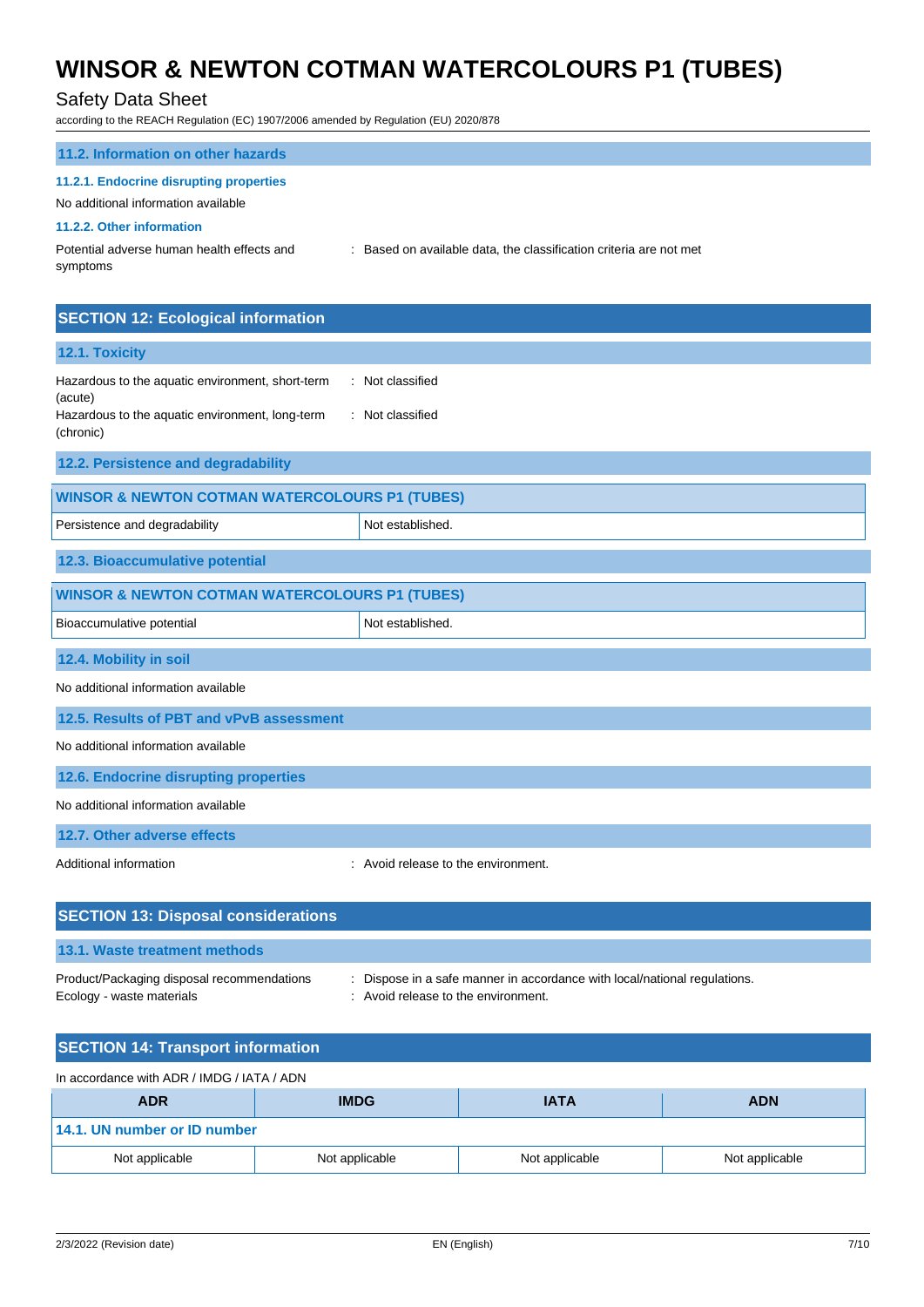### Safety Data Sheet

according to the REACH Regulation (EC) 1907/2006 amended by Regulation (EU) 2020/878

| <b>ADR</b>                             | <b>IMDG</b>    | <b>IATA</b>    | <b>ADN</b>     |  |
|----------------------------------------|----------------|----------------|----------------|--|
| 14.2. UN proper shipping name          |                |                |                |  |
| Not applicable                         | Not applicable | Not applicable | Not applicable |  |
| 14.3. Transport hazard class(es)       |                |                |                |  |
| Not applicable                         | Not applicable | Not applicable | Not applicable |  |
| 14.4. Packing group                    |                |                |                |  |
| Not applicable                         | Not applicable | Not applicable | Not applicable |  |
| <b>14.5. Environmental hazards</b>     |                |                |                |  |
| Not applicable                         | Not applicable | Not applicable | Not applicable |  |
| No supplementary information available |                |                |                |  |

#### **14.6. Special precautions for user**

#### **Overland transport**

Not applicable

#### **Transport by sea**

Not applicable

#### **Air transport**

Not applicable

#### **Inland waterway transport**

Not applicable

#### **14.7. Maritime transport in bulk according to IMO instruments**

Not applicable

### **SECTION 15: Regulatory information**

**15.1. Safety, health and environmental regulations/legislation specific for the substance or mixture**

#### **15.1.1. EU-Regulations**

Contains no REACH substances with Annex XVII restrictions Contains no substance on the REACH candidate list Contains no REACH Annex XIV substances Contains no substance subject to Regulation (EU) No 649/2012 of the European Parliament and of the Council of 4 July 2012 concerning the export and import of hazardous chemicals. Contains no substance subject to Regulation (EU) No 2019/1021 of the European Parliament and of the Council of 20 June 2019 on persistent organic pollutants Contains no substance subject to Regulation (EU) 2019/1148 of the European Parliament and of the Council of 20 June 2019 on the marketing and use of explosives precursors. Other information, restriction and prohibition regulations : Contains a biocidal product: IPBC. Risk of skin sensitization. **15.1.2. National regulations Germany** Employment restrictions : Observe restrictions according Act on the Protection of Working Mothers (MuSchG) Observe restrictions according Act on the Protection of Young People in Employment (JArbSchG)

| Water hazard class (WGK)                   | : WGK nwg, Non-hazardous to water (Classification according to AwSV, Annex 1) |
|--------------------------------------------|-------------------------------------------------------------------------------|
| Hazardous Incident Ordinance (12. BImSchV) | : Is not subject of the Hazardous Incident Ordinance (12. BImSchV)            |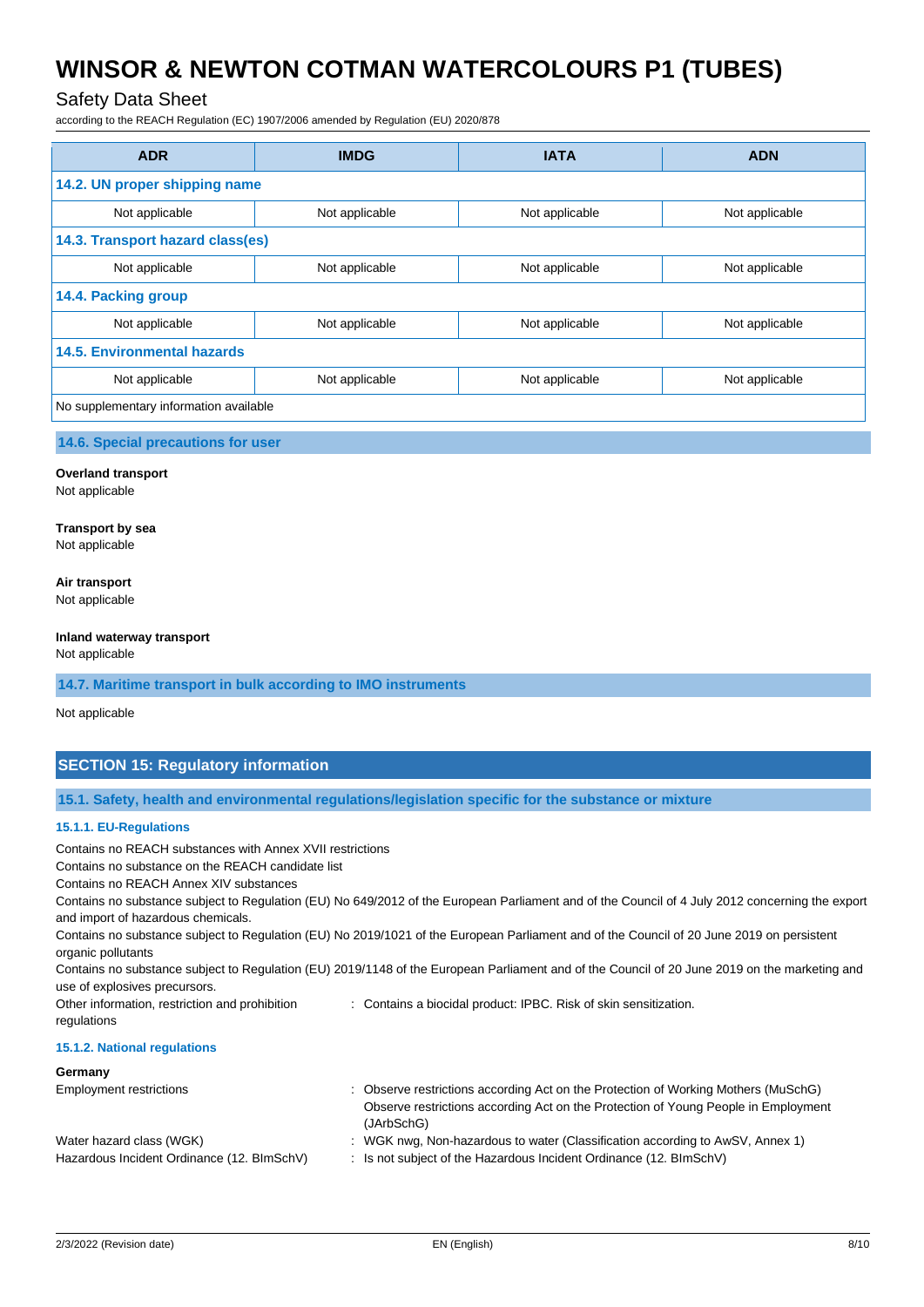## Safety Data Sheet

according to the REACH Regulation (EC) 1907/2006 amended by Regulation (EU) 2020/878

| <b>Switzerland</b>                       |                                                                                                                                                                                                                                                                                                                                                  |                                                                                                                                                                                                                                                                                                                                                                                                                                                                                                                                                                                                                                                                                                                                                                                                                                                                                |
|------------------------------------------|--------------------------------------------------------------------------------------------------------------------------------------------------------------------------------------------------------------------------------------------------------------------------------------------------------------------------------------------------|--------------------------------------------------------------------------------------------------------------------------------------------------------------------------------------------------------------------------------------------------------------------------------------------------------------------------------------------------------------------------------------------------------------------------------------------------------------------------------------------------------------------------------------------------------------------------------------------------------------------------------------------------------------------------------------------------------------------------------------------------------------------------------------------------------------------------------------------------------------------------------|
| <b>Swiss National Regulations</b>        | : Article 13 Order on the protection of maternity (RS 822.111.52):<br>Pregnant women and breastfeeding mothers cannot come into contact with this product<br>thanks to the suitable protection measures taken.<br>with this product (this substance/this preparation). Workers of either sex aged under 18<br>years old are considered as young. | (this substance/this preparation) when working except where it has been established, on the<br>basis of a risk analysis performed in accordance with Art. 63 OLT 1 (RS 822.111), that there<br>is no concrete threat to the health of the mother or baby or that said threat can be excluded<br>Article 4, subparagraph 4 Order on the protection of young workers (OLT 5, RS 822.115)<br>and Article 1, letter f Order of the DEFR on dangerous works for young workers (822.115.2):<br>Young workers undergoing initial professional training cannot work with this product (this<br>substance/this preparation) except where envisaged in the order of professional training to<br>achieve the training purposes and if the training plan conditions and applicable age limits<br>are respected. Young workers who do not undergo initial professional training cannot work |
| Storage class (LK)                       | : NG - Non-hazardous                                                                                                                                                                                                                                                                                                                             |                                                                                                                                                                                                                                                                                                                                                                                                                                                                                                                                                                                                                                                                                                                                                                                                                                                                                |
| United Kingdom / Australia / New Zealand |                                                                                                                                                                                                                                                                                                                                                  |                                                                                                                                                                                                                                                                                                                                                                                                                                                                                                                                                                                                                                                                                                                                                                                                                                                                                |
| Other information                        | Safety Data Sheets for Hazardous Chemicals.                                                                                                                                                                                                                                                                                                      | : This SDS is prepared in accordance with the model Code of Practice for the Preparation of                                                                                                                                                                                                                                                                                                                                                                                                                                                                                                                                                                                                                                                                                                                                                                                    |
|                                          | Please read instructions / label before using product.<br><b>EMERGENCY CONTACTS</b>                                                                                                                                                                                                                                                              |                                                                                                                                                                                                                                                                                                                                                                                                                                                                                                                                                                                                                                                                                                                                                                                                                                                                                |
|                                          | Jasco Pty Ltd                                                                                                                                                                                                                                                                                                                                    | : 02 9807 1555                                                                                                                                                                                                                                                                                                                                                                                                                                                                                                                                                                                                                                                                                                                                                                                                                                                                 |
|                                          | Police and Fire Brigade                                                                                                                                                                                                                                                                                                                          | : 000                                                                                                                                                                                                                                                                                                                                                                                                                                                                                                                                                                                                                                                                                                                                                                                                                                                                          |
|                                          | Poisons information centre                                                                                                                                                                                                                                                                                                                       | : 131126                                                                                                                                                                                                                                                                                                                                                                                                                                                                                                                                                                                                                                                                                                                                                                                                                                                                       |
|                                          | Safety Data Sheet applicable regions                                                                                                                                                                                                                                                                                                             | : Australia                                                                                                                                                                                                                                                                                                                                                                                                                                                                                                                                                                                                                                                                                                                                                                                                                                                                    |
|                                          | Safety Data Sheets for Hazardous Chemicals. Supplied as permitted by New Zealand<br>regulations; EPA Hazardous Substances (Safety Data Sheet) notice.                                                                                                                                                                                            | This SDS is prepared in accordance with the model Code of Practice for the Preparation of                                                                                                                                                                                                                                                                                                                                                                                                                                                                                                                                                                                                                                                                                                                                                                                      |
|                                          | Please read instructions / label before using product.<br><b>EMERGENCY CONTACTS</b>                                                                                                                                                                                                                                                              |                                                                                                                                                                                                                                                                                                                                                                                                                                                                                                                                                                                                                                                                                                                                                                                                                                                                                |
|                                          | Jasco Pty Ltd<br>Poisons information centre<br>Safety Data Sheet applicable regions                                                                                                                                                                                                                                                              | :0298071555<br>: 0800 764 766 (0800 POISON)<br>: New Zealand.                                                                                                                                                                                                                                                                                                                                                                                                                                                                                                                                                                                                                                                                                                                                                                                                                  |
| 15.2. Chemical safety assessment         |                                                                                                                                                                                                                                                                                                                                                  |                                                                                                                                                                                                                                                                                                                                                                                                                                                                                                                                                                                                                                                                                                                                                                                                                                                                                |

No chemical safety assessment has been carried out

| <b>SECTION 16: Other information</b> |                                                                                                                                                                                                                                                                                          |
|--------------------------------------|------------------------------------------------------------------------------------------------------------------------------------------------------------------------------------------------------------------------------------------------------------------------------------------|
| Data sources                         | : REGULATION (EC) No 1272/2008 OF THE EUROPEAN PARLIAMENT AND OF THE<br>COUNCIL of 16 December 2008 on classification, labelling and packaging of substances<br>and mixtures, amending and repealing Directives 67/548/EEC and 1999/45/EC, and<br>amending Regulation (EC) No 1907/2006. |
| Other information                    | $:$ None.                                                                                                                                                                                                                                                                                |

| <b>Full text of H- and EUH-statements:</b> |                                                                                        |
|--------------------------------------------|----------------------------------------------------------------------------------------|
| Acute Tox. 3 (Oral)                        | Acute toxicity (oral), Category 3                                                      |
| Acute Tox. 4 (Dermal)                      | Acute toxicity (dermal), Category 4                                                    |
| Aquatic Acute 1                            | Hazardous to the aquatic environment - Acute Hazard, Category 1                        |
| Aquatic Chronic 2                          | Hazardous to the aquatic environment — Chronic Hazard, Category 2                      |
| <b>EUH208</b>                              | Contains 2-methyl-1,2-benzothiazol-3(2H)-one (MBIT). May produce an allergic reaction. |
| Eye Dam. 1                                 | Serious eye damage/eye irritation, Category 1                                          |
| H301                                       | Toxic if swallowed.                                                                    |